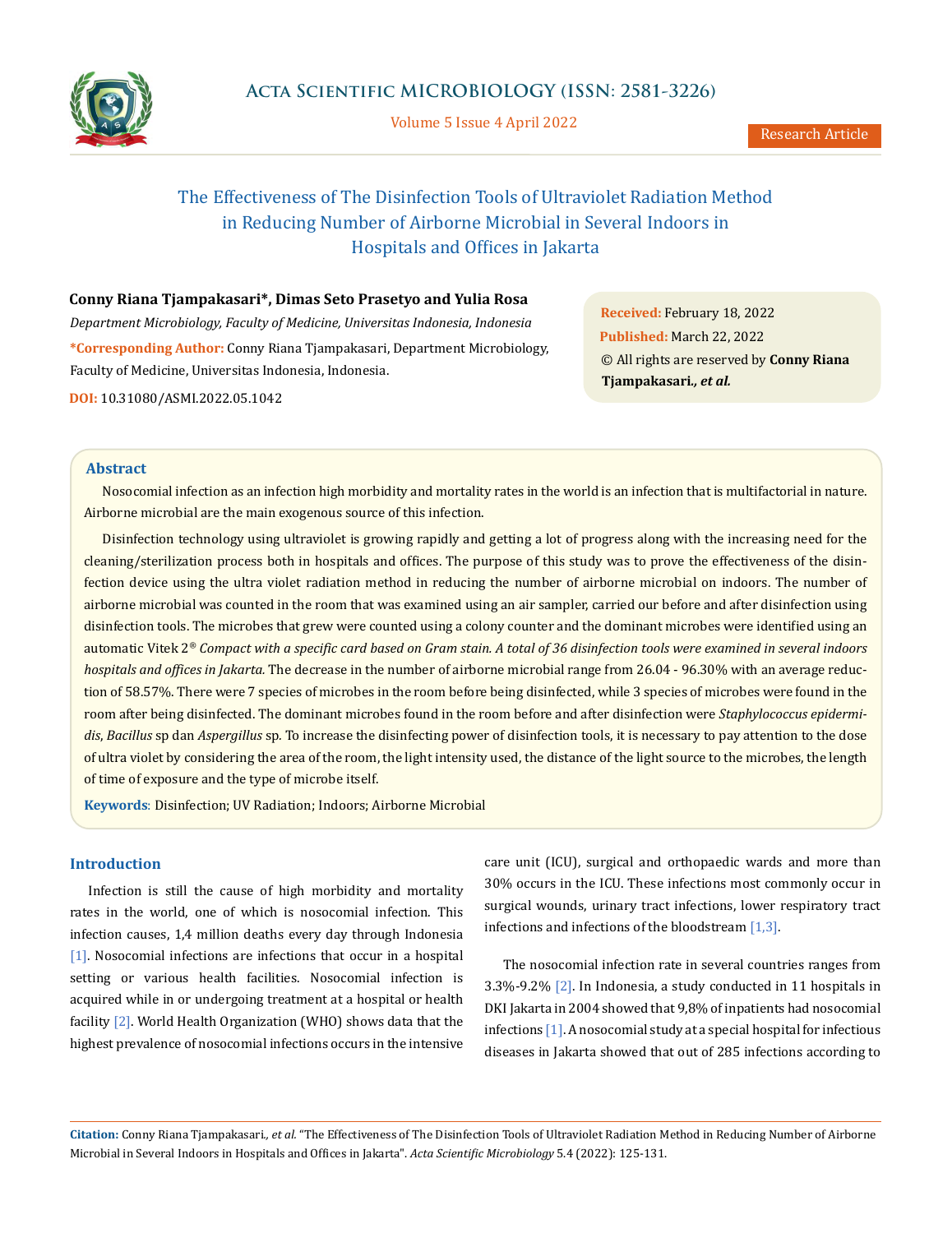anatomical location, the highest rate was urinary tract infections (15.9%), followed by bacterial infection (10.8%), digestion (2.6%), skin infections (2.4%), oral mucous membrane infections (1.4%), needle intravenous infections and the lowest rates were upper respiratory tract infections  $(0.6\%)$  [4]. The incidence of urinary tract infections based on data from the Ulin Hospital in Banjarmasin, South Kalimantan, in hospitalized patients in the internal medicine ward has increased from year to year, it was 113 patients in 2008 and 143 patients in 2009 [5].

Nosocomial infections are multifactorial, airborne microbial infections are considered to be one of the main sources of exogenous bacterial contaminants [6]. Hospitals or health facilities are required to always pay attention to room conditions in order to meet standards so the they are free form microorganisms or pathogens that cause disease. There are quite a number of disinfection methods, but the alternatives chosen depend on local conditions and needs [7].

In general, the disinfections process can be done physically and chemically. Alternatives to chemical disinfections usually use chlorine, ozone and halogen compounds. Meanwhile, the physical disinfections process can use ultraviolet light, ultrasonic waves, ultrafiltration and reverse osmosis. Ultraviolet is a part of the electromagnetic spectrum and does not require a propagating medium, has a wavelength between 400 - 100 nm which is between the spectrum of X-rays and visible light  $[8]$ .

Ultraviolet sources can be obtained naturally and artificially. Artificially ultraviolet sources generally come from special fluorescent lamps, such as low and medium pressure mercury lamps. Medium pressure mercury lamps are capable of producing higher ultraviolet radiation output than low pressure mercury lamps. However, low pressure mercury lamps are more efficient in using electricity than medium pressure mercury lamps. Low pressure mercury lamps procedure maximum radiation at a wavelength of 253,7 nm which is lethal to microorganisms protozoa, viruses dan algae. Meanwhile, medium pressure mercury lamp radiation is emitted at a wavelength of  $180 - 1370$  nm  $\sqrt{8}$ .

Regarding the Covid-19 pandemic, currently disinfection technology using ultraviolet is growing rapidly and getting a lot of progress along with the increasing need for room cleaning/ disinfection processes both in hospitals and offices using ultraviolet light irradiation. This study aims to prove the effectiveness of the disinfection device with the ultra violet radiation method in reducing the number of germs in the various rooms being examined.

# **Methods**

# **Culture medium**

The medium used was nutrient agar (Oxoid) with the composition : lab lemco powder 1.0 gr, yeast extract 2.0 gr, peptone 5.0 gr, sodium chloride 5.0 gr and agar 15 gr. The whole put in 800 ml of water then the sterilizied [9].

#### **Treatment before disinfection**

#### **Examination airborne microbial**

The air sampler (Merck) is used to count the number of colonies. The air sample is sucked at a constant rate for a specified time, depending on the class of room to be eximed. The air will pass through the head of the tool where there are holes with the appropriate number of uses. The air flow will be directed to a petridish containing nutrient agar whose type will be adjusted to the microbes to be searched for and counted [10,11].

# **Microbial culture**

All examination media were incubated in incubator (Thermo) at 35°C for 18-24 hours. The bacterial colonies that grew were counted using colony counter (WTW BZG 30) and proceed with converting colony bacteria according to the conversion table.11 The result are averaged according to the air bacteria examination in each room [12].

#### **Staining and culture**

The predominantly growing microbes were stained with Gram stain (Becton Dickinson) according to standard procedure [13]. The microbes were then identified using an automatic machine Vitek 2® Compact (Biomerieux) with an identify card according to the Gram stain [14].

#### **Room disinfection treatment**

The disinfection device using ultraviolet radiation is palced in the room to be examined, left for 60 minutes according to the procedure of each tool. After finishing the tool is turned off then step of treatment before disinfection be repeated.

**Citation:** Conny Riana Tjampakasari*., et al.* "The Effectiveness of The Disinfection Tools of Ultraviolet Radiation Method in Reducing Number of Airborne Microbial in Several Indoors in Hospitals and Offices in Jakarta". *Acta Scientific Microbiology* 5.4 (2022): 125-131.

126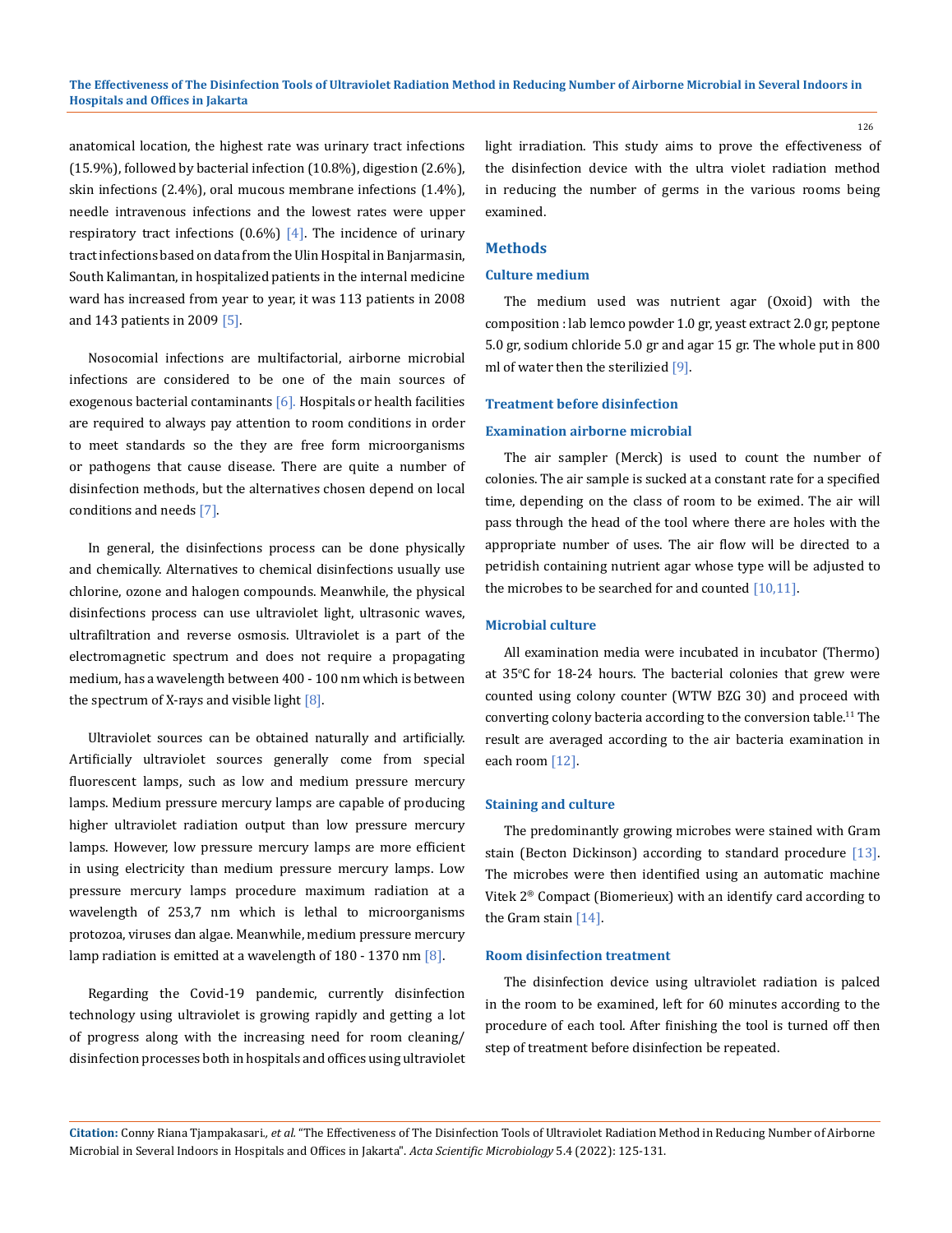#### **Treatment after disinfection**

## **Examination airborne microbial**

In the same way with treatment before disinfection, a sample of airborne microbial was taken using the air sample method (Merck). After the incubation period, the growing microbes were counted and compared with conversion tables and adjusted for each room [12]. In the same way, the staining and culture were carried out according to the previous step as described above.

#### **Results**

The number of disinfection tools examined can be seen in table 1. The data shows that a total 36 disinfection tools have been examined in several indoors in hospitals and offices in Jakarta, consisting of 10 disinfection tools from different companies (A-J). Disinfection tools C was the disinfectant that was examined most frequently (14 times) followed by disinfection tools D (8 times), disinfection tools H (3 times) and disinfection tools B, E dan F 2 times respectively, while disinfection tools G, I and J only 1 time examined. Overall, the disinfectant tools reduce the number of airborne microbial by up to 58.57%.

| <b>Disinfection</b><br>tools<br>(Code) | <b>Number of airborne</b><br>microbial (CFU) |              | <b>Percentage</b><br>reduction<br>(%) |
|----------------------------------------|----------------------------------------------|--------------|---------------------------------------|
|                                        | <b>Before</b>                                | <b>After</b> |                                       |
| A <sub>1</sub>                         | 920                                          | 228          | 75.22                                 |
| A <sub>2</sub>                         | 1565                                         | 372          | 76.23                                 |
| B <sub>3</sub>                         | 964                                          | 247          | 74.38                                 |
| <b>B4</b>                              | 611                                          | 193          | 68.41                                 |
| C <sub>5</sub>                         | 84                                           | 30           | 64.29                                 |
| C <sub>6</sub>                         | 244                                          | 142          | 41.80                                 |
| C7                                     | 156                                          | 132          | 15.38                                 |
| C8                                     | 300                                          | 98           | 67.33                                 |
| C <sub>9</sub>                         | 1216                                         | 776          | 36.18                                 |
| C10                                    | 280                                          | 156          | 44.29                                 |
| C11                                    | 520                                          | 220          | 57.69                                 |
| C12                                    | 924                                          | 476          | 48.48                                 |
| C13                                    | 844                                          | 320          | 62.10                                 |
| C14                                    | 1576                                         | 448          | 71.57                                 |
| C15                                    | 904                                          | 388          | 46.02                                 |
| C16                                    | 1014                                         | 380          | 62.52                                 |
| C17                                    | 1160                                         | 396          | 65.86                                 |

|                 |      |         | 127   |
|-----------------|------|---------|-------|
| C18             | 612  | 424     | 30.72 |
| D19             | 2214 | 248     | 88.80 |
| D <sub>20</sub> | 790  | 184     | 76.71 |
| D <sub>21</sub> | 192  | 486     | 74.69 |
| D <sub>22</sub> | 1028 | 456     | 55.64 |
| D <sub>23</sub> | 2076 | 492     | 76.30 |
| D <sub>24</sub> | 1652 | 482     | 70.82 |
| D <sub>25</sub> | 2060 | 486     | 76.41 |
| D <sub>26</sub> | 816  | 456     | 44.12 |
| E27             | 191  | 91      | 52.36 |
| E28             | 145  | 65      | 55.48 |
| F <sub>29</sub> | 305  | 116     | 61.97 |
| F30             | 305  | 66      | 76.36 |
| G31             | 1346 | 498     | 63    |
| H32             | 522  | 412     | 21.07 |
| H33             | 253  | 200     | 20.94 |
| H34             | 371  | 237     | 36.12 |
| <b>I35</b>      | 268  | 126     | 52.99 |
| J36             | 433  | 16      | 96.30 |
|                 |      | Average | 58.57 |

**Table 1:** Number of airborne microbial before and after disinfection.

The percentage reduction in the number of airborne microbial per tools can be seen in table 2. This data shows that disinfection tool J produced the highest percentage reduction, reaching 96.30%, while disinfection tool H produced the lowest percentage reduction (26.04%).

| <b>Disinfection tools</b><br>(Code) | <b>Percentage reduction</b><br>(%) |
|-------------------------------------|------------------------------------|
| A                                   | 75.73                              |
| B                                   | 71.395                             |
| C                                   | 51.02                              |
| D                                   | 70.44                              |
| E                                   | 53.92                              |
| F                                   | 69.17                              |
| G                                   | 63                                 |
| H                                   | 26.04                              |
| Ī                                   | 52.99                              |
|                                     | 96.30                              |

**Table 2:** The percentage reduction in the number of airborne microbial per tools.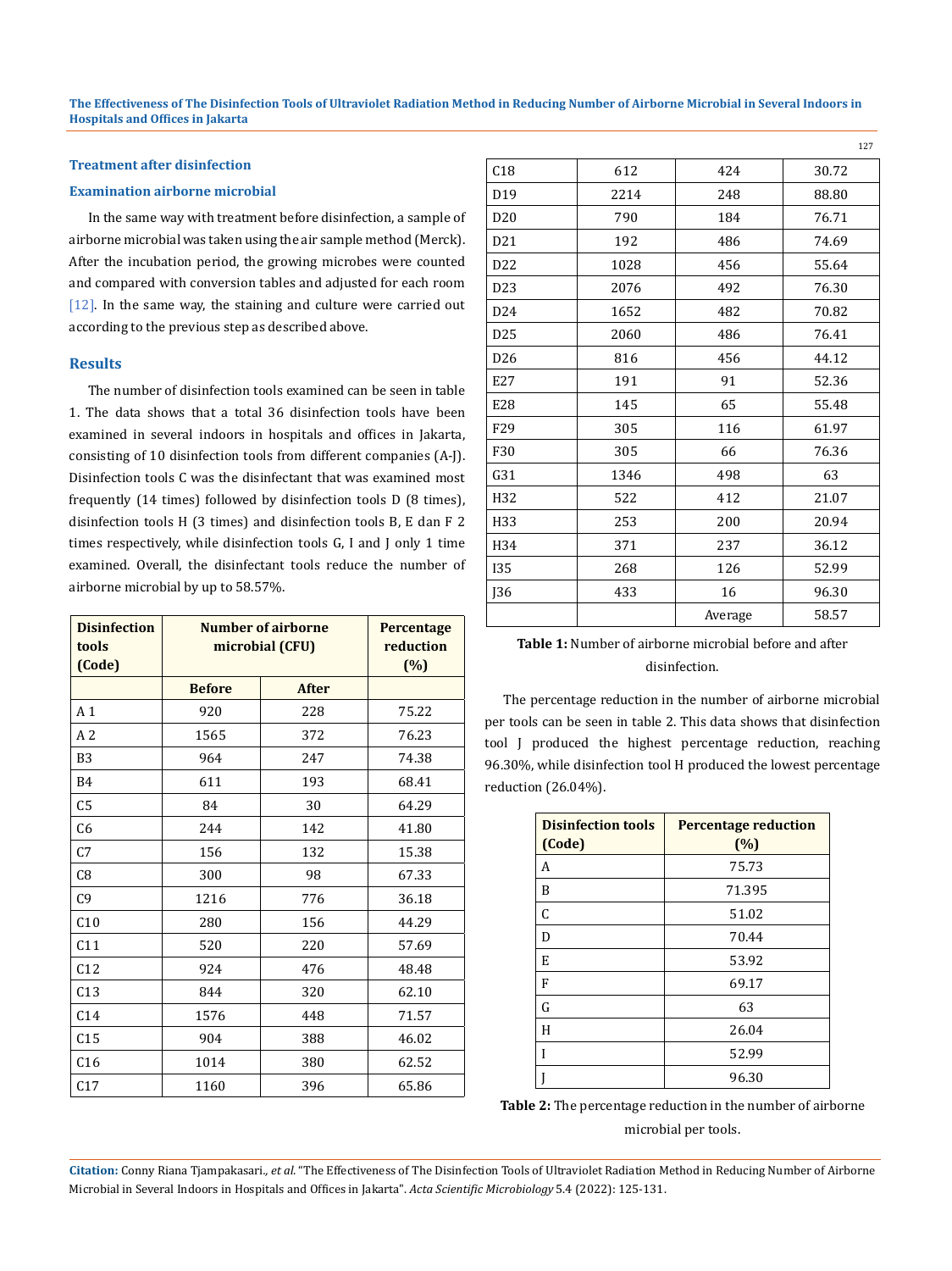An example of microbial growth before and after disinfection can be seen in figure 1. A is sterile medium, B is microbes before the UV disinfection process with a number of microbes 84 CFU, while C of microbes after the UV disinfection process with the amount of 30 CFU. These results indicate a decrease in the number of air microbes by 64.29% that the dominant microbe was *Bacillus* sp both before and after the UV disinfection process.



**Figure 1:** An example of microbial growth before and after disinfection. A. Sterile medium. B. Air microbial before the UV disinfection process. C. Air microbial after the UV disinfection process.

The dominant bacterial growth before and after disinfection can be seen in table 3. Before disinfection, 7 species of microbes were identified, such as *Aeromonas salmonicida, Sphingomonas paucimobilis, Staphylococcus epidermidis, Pseudomonas stutzeri, Bacillus sp, Kocuria rhizophilla* and *Aspergillus sp.,* whereas after disinfection only 3 species of dominant microbes were obtained, such as *Staphylococcus epidermidis, Bacillus* sp and *Aspergillus* sp.

| <b>Disinfection</b><br>tools<br>(Code) | <b>Microbe</b>                |                               |
|----------------------------------------|-------------------------------|-------------------------------|
|                                        | <b>Before</b>                 | <b>After</b>                  |
| A <sub>1</sub>                         | Aeromonas salmonicida         | Staphylococcus<br>epidermidis |
| A2                                     | Sphingomonas<br>paucimobilis  | Staphylococcus<br>epidermidis |
| B <sub>3</sub>                         | Staphylococcus<br>epidermidis | Staphylococcus<br>epidermidis |
| B4                                     | Pseudomonas stutzeri          | Staphylococcus<br>epidermidis |
| C <sub>5</sub>                         | Bacillus sp                   | Bacillus sp                   |
| C6                                     | Pseudomonas stutzeri          | Staphylococcus<br>epidermidis |

| C <sub>7</sub>  | Kocuria rhizophilla           | Staphylococcus<br>epidermidis |
|-----------------|-------------------------------|-------------------------------|
| C <sub>8</sub>  | Bacillus sp                   | Bacillus sp                   |
| C <sub>9</sub>  | Pseudomonas stutzeri          | Staphylococcus<br>epidermidis |
| C10             | Bacillus sp                   | Bacillus sp                   |
| C11             | Staphylococcus<br>epidermidis | Staphylococcus<br>epidermidis |
| C12             | Staphylococcus<br>epidermidis | Staphylococcus<br>epidermidis |
| C13             | Staphylococcus<br>epidermidis | Staphylococcus<br>epidermidis |
| C14             | Staphylococcus<br>epidermidis | Staphylococcus<br>epidermidis |
| C15             | Bacillus sp                   | <b>Bacillus</b> sp            |
| C16             | Staphylococcus<br>epidermidis | Staphylococcus<br>epidermidis |
| C17             | Bacillus sp                   | Bacillus sp                   |
| C18             | Aspergillus sp                | Aspergillus sp                |
| D19             | Aspergillus sp                | Aspergillus sp                |
| D <sub>20</sub> | Staphylococcus<br>epidermidis | Staphylococcus<br>epidermidis |
| D21             | <b>Bacillus</b> sp            | Bacillus sp                   |
| D <sub>22</sub> | <b>Bacillus</b> sp            | Staphylococcus<br>epidermidis |
| D <sub>23</sub> | Bacillus sp                   | Staphylococcus<br>epidermidis |
| D <sub>24</sub> | Bacillus sp                   | Staphylococcus<br>epidermidis |
| D <sub>25</sub> | Staphylococcus<br>epidermidis | Staphylococcus<br>epidermidis |
| D <sub>26</sub> | Staphylococcus<br>epidermidis | Staphylococcus<br>epidermidis |
| E27             | Aspergillus sp                | Aspergillus sp                |
| E28             | Staphylococcus<br>epidermidis | Staphylococcus<br>epidermidis |
| F29             | Staphylococcus<br>epidermidis | Staphylococcus<br>epidermidis |
| F30             | Bacillus sp                   | Bacillus sp                   |
| G31             | <b>Bacillus</b> sp            | <b>Bacillus</b> sp            |
| H32             | <b>Bacillus</b> sp            | Staphylococcus<br>epidermidis |

128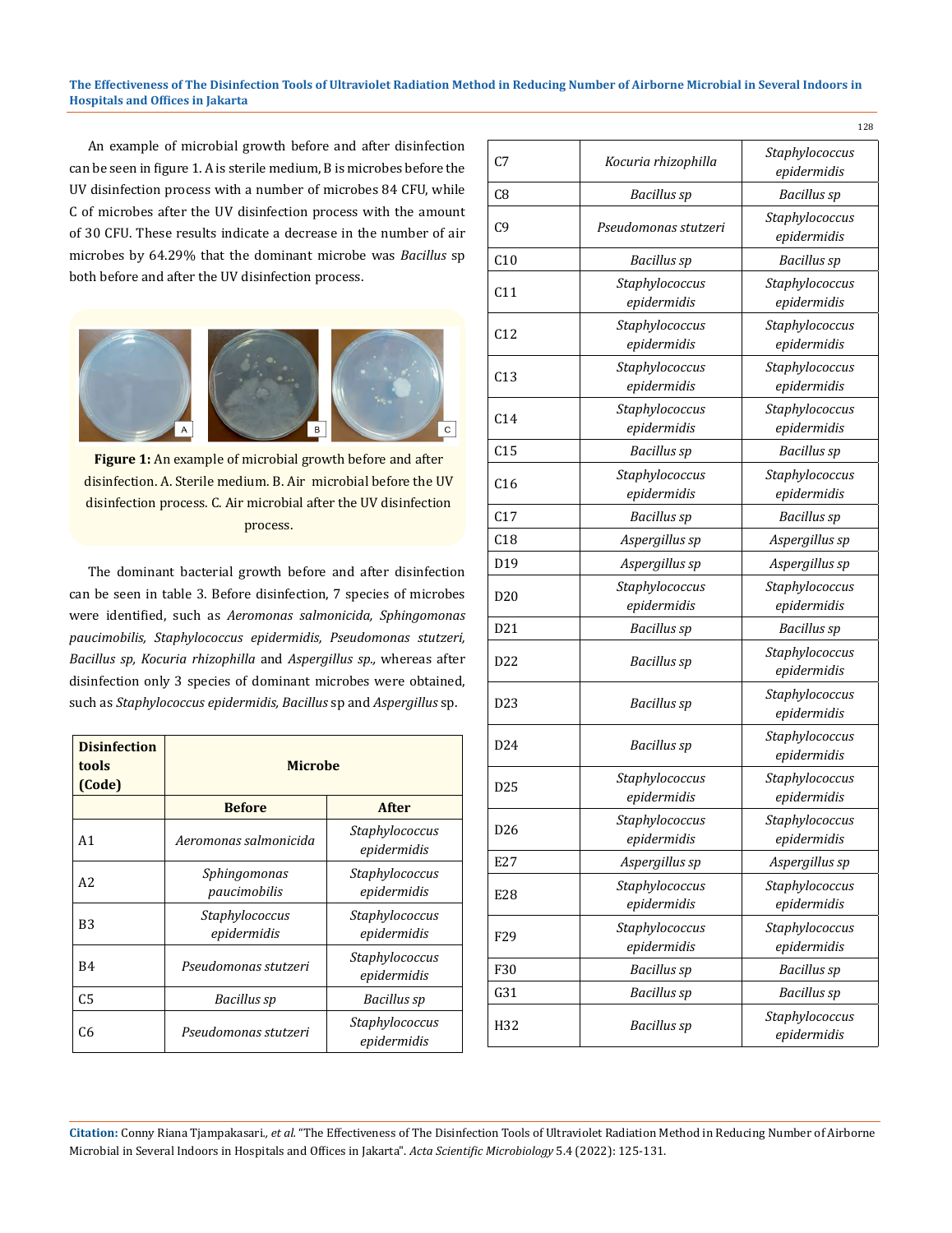| H33 | Staphylococcus<br>epidermidis | Staphylococcus<br>epidermidis |
|-----|-------------------------------|-------------------------------|
| H34 | Staphylococcus<br>epidermidis | Staphylococcus<br>epidermidis |
| 135 | Staphylococcus<br>epidermidis | Staphylococcus<br>epidermidis |
| I36 | Staphylococcus<br>epidermidis | Staphylococcus<br>epidermidis |

**Table 3:** Predominantly growing microbes before and after

#### disinfection.

Figure 2 shows the predominantly growing microbes before disinfection. *Staphylococcus epidermidis* ranks the highest with the number 15, followed by *Bacillus* sp (12), *Pseudomonas stutzeri*  (3), *Aspergillus* sp (3), *Aeromonas salmonicida, Sphingomonas paucimobilis* and *Kocuria rhizophilla* 1 bacteria respectively.



**Figure 2:** Predominantly growing microbes before disinfection. 1. *Aeromonas salmonicida. 2. Sphingomonas paucimobilis. 3. Staphylococcus epidermidis. 4. Pseudomonas stutzeri. 5. Kocuria rhizophilla. 6. Bacillus sp. 7. Aspergillus sp.*

Figure 3 shows the predominantly growing microbes after disinfection. *Staphylococcus epidermidis* still ranks highest with the number 25, followed by *Bacillus* sp (8) and *Aspergillus* sp (3).





## **Discussion**

The disinfection mechanism using ultraviolet radiations is an energy source that has ability to penetrate the cell walls of microorganisms and change the composition of its nucleic acids. Absorption by DNA or RNA in some viruses can cause these microorganisms to unable to replicate due to formation of double bonds in pyrimidine molecules [15,16]. Cells that are unable to replicate will lose their pathogenicity. Ultraviolet radiation that is absorbed by proteins in the cell membrane will cause cell membrane damage and death [17]. Our research shows that the disinfection process is running very well, from 36 disinfect anion tools examined, average it can reduce the number of airborne microbial by 58.57%. Even disinfection tool J reaching reducing number of airborne microbial up to 96.30%.

It should be noted that some microbes, especially bacteria, do have a functional metabolic system that varies in the mechanism for repairing their nucleic acid damage  $[18]$ . Our study shows a decrease in the number of microbial species before and after disinfection. Before disinfection, 7 types of dominant microbial species were identified, while after disinfection there were 3 types of microbes. The ability of microbes to repair damaged cells will affect the efficiency of the disinfection process [19]. However, the mechanism of reactivation of these microorganisms can be overcome by the use of appropriate UV doses [20]. This is a note for the disinfection tool H which produce the lowest percentage reduction (26.04%), in order to increase its effectiveness so as to increase the percentage reduction in the number of microbes.

 Ultraviolet light disinfection is a system of transferring electromagnetic energy to a microorganism and destroying the cell to reproduce. Radiation from ultraviolet rays will penetrate the genetic material of a microorganism and slow down its ability to reproduce [21]. Ultraviolet disinfection is electromagnetic radiation with a wavelength shorter than visible light, but longer than X-rays, which ranges 4 nm to 400 nm [22].

Ultraviolet has the highest efficiency for controlling microorganisms at a wavelength of 365 nm. Microorganism are exposed to ultraviolet, causing DNA and RNA from these microorganisms to absorb energy from ultraviolet light. This energy causes the breaking of hydrogen bonds in the nitrogenous base, resulting in chemical modification of the nucleoproteins and causing cross-links between adjacent thymine molecules by

**Citation:** Conny Riana Tjampakasari*., et al.* "The Effectiveness of The Disinfection Tools of Ultraviolet Radiation Method in Reducing Number of Airborne Microbial in Several Indoors in Hospitals and Offices in Jakarta". *Acta Scientific Microbiology* 5.4 (2022): 125-131.

129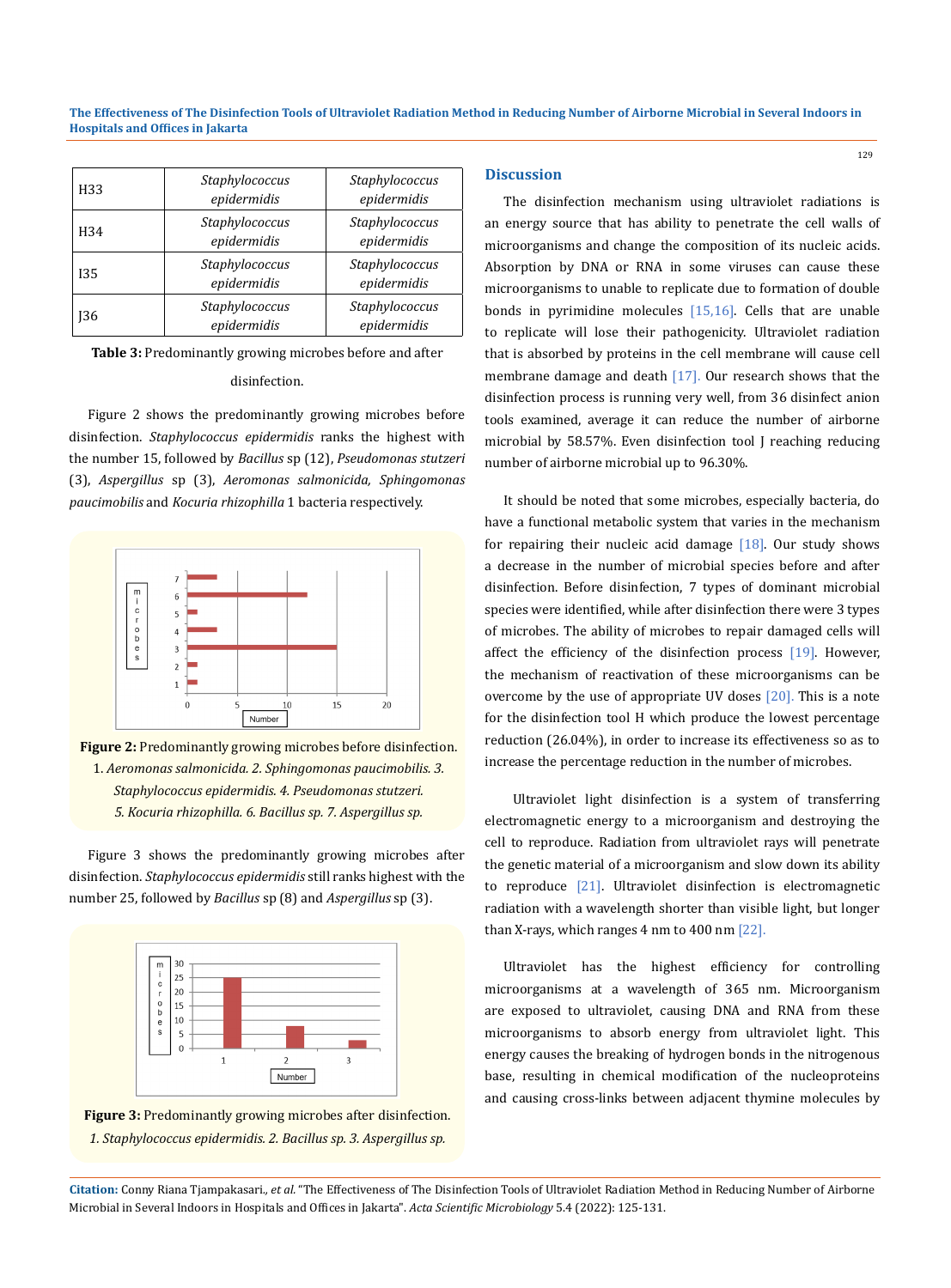covalently bonding. This will cause changes in the structure of DNA dan RNA, making microorganisms unable to replicate and then die [23]. Bacteria found on the surface of material exposed to ultraviolet rays will die when exposed to ultraviolet light [24]. This is consistent with the results of our study showed that *Pseudomonas stutzeri, Aeromonas salmonicida, Sphingomonas paucimobilis* and *Kocuria rhizophilla* as Gram negative bacteria were not found as dominant bacteria after disinfection process. Our research also shows that *Staphylococcus epidermidis, Bacillus* sp and *Aspergillus* sp are dominant microbes that were identified after disinfection, this is partly due to their ability to repair cell damage. It is known that *Staphylococcus epidermidis* and *Bacillus* sp are Gram positive bacteria which have a thick peptidoglycan layer on their cell walls. In addition, *Bacillus* sp is a spore bacteria that can survive in bad conditions its growing environment. Meanwhile, *Aspergillus* sp is a fungus that is spread cosmopolitan, because fungal spores are easily spread by wind and can easily grow on organic materials or live temporarily in the air in certain rooms.

The effectiveness of ultraviolet light on microbial killing power is influenced by several factors including the area of the room, the intensity of the light used, the distance from the light source to the microbes, the length of time irradiation and the type of microbe itself [25]. Several studies have shown that disinfection using ultraviolet light is proven to be effective in destroying broadspectrum microorganisms and can be considered as an effective alternative for use as a sterilizer for medical equipment, especially in dentistry [23-25]. Another study using ultraviolet light had an effective time to kill microorganisms for 30 minutes and showed no bacterial colonies growing. However, this time cannot be used as a benchmark for using ultraviolet light disinfection tools because it depends on the tool or material to be sterilized  $[7,26]$ .

# **Conclusions**

A total of 36 Disinfectant tools were examined, the average decrease in the number of air microbes is 58.57% after disinfection. There was a decrease in predominant microbial species from 7 to 3 after disinfection. The predominant bacteria found before and after disinfection were *Staphylococcus epidermidis, Bacillus* sp *dan Aspergillus* sp. To increase the effectiveness of disinfectant tools, it is necessary to adjust the UV dose in addition to paying attention to the area of the room, the intensity of the light used, the distance of the light source from microbes, the length of time irradiation and then type of microbe itself.

## **Acknowledgment**

The authors thank to Clinical Microbiology Laboratory, Department of of Microbiology FKUI RSCM for the collection of disinfection tools during the field studies.

130

# **Bibliography**

- 1. Departemen Kesehatan RI. "Pedoman infeksi nosokomial di rumah sakit". Direktorat Jendral Bina Pelayanan Medik. Jakarta (2000).
- 2. Darmadi. "Infeksi nosokomial problematika dan pengendaliannya". Salemba Medika. Jakarta (2008).
- 3. Departemen Kesehatan RI. "Pedoman instalasi pusat sterilisasi (central sterile supply department/CSSD) di rumah sakit". DepKes RI. Jakarta (2009).
- 4. [Raudah Zubaidah T and Santoso I. "Efektivitas sterilisasi](https://ejournal.kesling-poltekkesbjm.com/index.php/JKL/article/view/56)  [metode panas kering pada alat medis ruang perawatan Rumah](https://ejournal.kesling-poltekkesbjm.com/index.php/JKL/article/view/56)  [Sakit Dr. H. Soemarno Sosroatmodjo Kuala Kapuas".](https://ejournal.kesling-poltekkesbjm.com/index.php/JKL/article/view/56) *Jurnal [Kesehatan Lingkungan](https://ejournal.kesling-poltekkesbjm.com/index.php/JKL/article/view/56)* 14.1 (2017): 426-430.
- 5. Central Bureau of Statistics. "Kalimantan Selatan in figures 2015". Statistics of Kalimantan Selatan Province (2015).
- 6. Hansen D., *et al*[. "Laminar air flow provides high air quality](https://pubmed.ncbi.nlm.nih.gov/16325554/)  [in the operating field even during real operating conditions,](https://pubmed.ncbi.nlm.nih.gov/16325554/)  [but personal protection seems to be necessary in operations](https://pubmed.ncbi.nlm.nih.gov/16325554/)  with tissue combustion". *[International Journal of Hygiene and](https://pubmed.ncbi.nlm.nih.gov/16325554/)  [Environmental Health](https://pubmed.ncbi.nlm.nih.gov/16325554/)* 208.6 (2005): 455-460.
- 7. Departemen Kesehatan RI. "Standar pelayanan minimal rumah sakit". Direktorat Jendral Bina Pelayanan Medik. Jakarta (2002).
- 8. Wilson BD., *et al*[. "Comprehensive review of ultraviolet](https://www.ncbi.nlm.nih.gov/pmc/articles/PMC3460660/)  [radiation and the current status on sunscreens".](https://www.ncbi.nlm.nih.gov/pmc/articles/PMC3460660/) *Journal of [Clinical and Aesthetic Dermatology](https://www.ncbi.nlm.nih.gov/pmc/articles/PMC3460660/)* 5.9 (2012): 18-23.
- 9. The Oxoid Manual Laboratory.  $9<sup>th</sup>$  edition. Compiled by E.Y. Bridson, England, Oxoid Limited (2006).
- 10. Tjampakasari CR., *et al*[. "Quality of airborne bacteria in](https://jurnal.permi.or.id/index.php/mionline/article/view/764)  [operating theaters in several hospitals in Jakarta and its](https://jurnal.permi.or.id/index.php/mionline/article/view/764)  [surrounding areas in 2018-2019".](https://jurnal.permi.or.id/index.php/mionline/article/view/764) *Microbiology Indonesia* 14.4 [\(2020\): 1-3.](https://jurnal.permi.or.id/index.php/mionline/article/view/764)
- 11. Operator of Manual MAS 100. MAS-100 Professional Microbiological Air Monitoring System (2006).